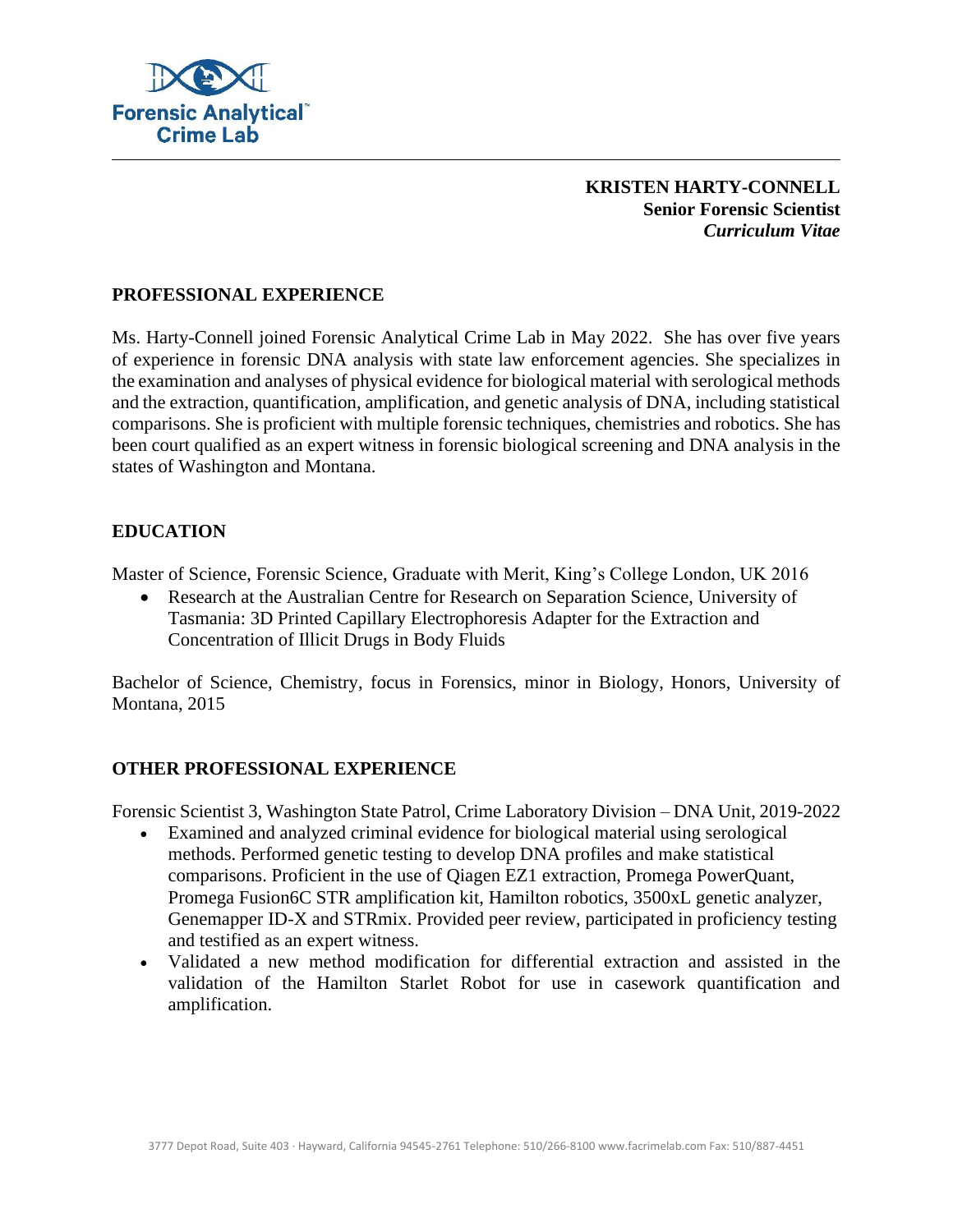Forensic Scientist, DNA Analyst, Montana Department of Justice, Forensic Science Division – Serology/DNA Section, 2017 – 2019

- Used physical, chemical, biochemical and genetic test to characterize biological stains, develop DNA profiles and publish reports on the results of the analyses performed. Essential functions included case examination, report writing, professional education, evidence management, testifying as an expert witness, continuing education and proficiency testing. Proficient in the use of the Promega Maxwell16 extraction, Promega PlexorHY quantification, Qiagen Investigator 24plex amplification.
- Validated the Qiagen QIAcube robotics system for differential extraction in casework.

Intern, Montana Department of Justice, Forensic Science Division – Serology/DNA Section, 2015

• Managed and developed research project exploring the use of an alternative method of DNA differential extraction, the E*rase* Sperm Isolation Kit from Paternity Testing

Work Study Student, Montana Department of Justice, Forensic Science Division – Serology/DNA Section, 2012-2014

• Executed the preparation of reagents and performed quality control tests

# **PROFESSIONAL AFFILIATIONS**

Northwest Association of Forensic Scientists

# **SPECIALIZED TRAINING**

DNA Analyst in house training**,** Montana Department of Justice, Forensic Science Division January – November 2017

28th International Symposium on Human Identification, hosted by Promega in Seattle, WA October 2-5, 2017

2018 NWAFS Conference, hosted by the Northwest Association of Forensic Science Board of Directors, attended the Boise, ID conference virtually, September 18-19, 2018

Forensic Scientist in house training, Washington State Patrol, Crime Laboratory Division, July 2019 – May 2020

STRmix Training Course, hosted by ESR in Columbus, OH, December 10-13, 2019

 $25<sup>th</sup>$  Summer Institute in Statistical Genetics, Led by Bruce Weir at the University of Washington, July 27-29, 2020

20th Annual Forensic DNA Conference, hosted by Bode Technology in Denver, CO, October 19-22, 2021